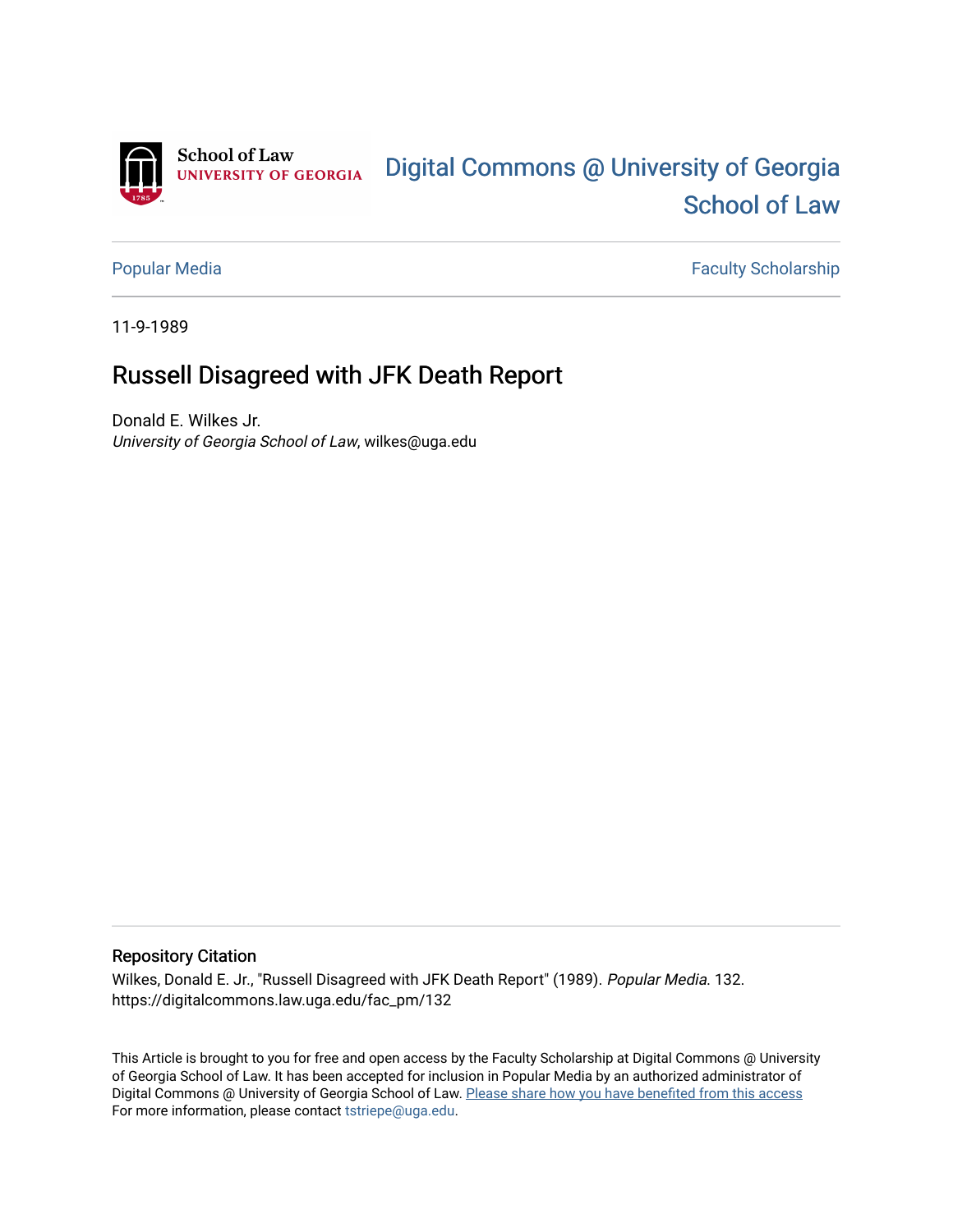## **RUSSELL DISAGREED WITH JFK DEATH REPORT**

Published in The Athens Observer, p. 1 (November 9, 1989).

Author: Donald E. Wilkes, Jr., Professor of Law, University of Georgia School of Law.

Documents recently uncovered in the University of Georgia Library show that Richard Russell, the only Georgian on the Warren Commission, had grave doubts about key aspects of the Warren Report on the assassination of President John F. Kennedy but kept silent about his reservations for two years. These documents, located by a university student doing research on the JFK assassination, also reveal that Russell, apparently disgusted with Warren Commission procedures, prepared but never sent a letter resigning from the Commission three months after JFK's death.

The Warren Report was released almost exactly 25 years ago, on Sept. 27, 1964.

President Kennedy died in a burst of sniper fire in Dealey Plaza in downtown Dallas, Texas on Nov. 22, 1963. The Warren Report concluded that Lee Harvey Oswald, acting alone, shot JFK from the Texas School Book Depository, and that there was no conspiracy behind the assassination.

Georgia's illustrious Richard Russell, who represented this state in the U.S. Senate for 38 years, never wanted to serve on the Warren Commission. Appointed anyway by President Lyndon Johnson, Russell soon became known as the "Great Dissenter" on the Commission. The transcript of a Jan. 27, 1964 secret session of the Warren Commission, declassified and published in 1974, is typical. It shows Russell asking questions and making comments indicating that he was highly displeased with the quality of both the FBI's investigation and the information being fed the Commission by the FBI and CIA.

To prevent any embarrassment to President Johnson, the loyal Russell signed the Warren Report without publicly disagreeing with anything in it. But two years later the senator could restrain himself no longer. He publicly announced his "lingering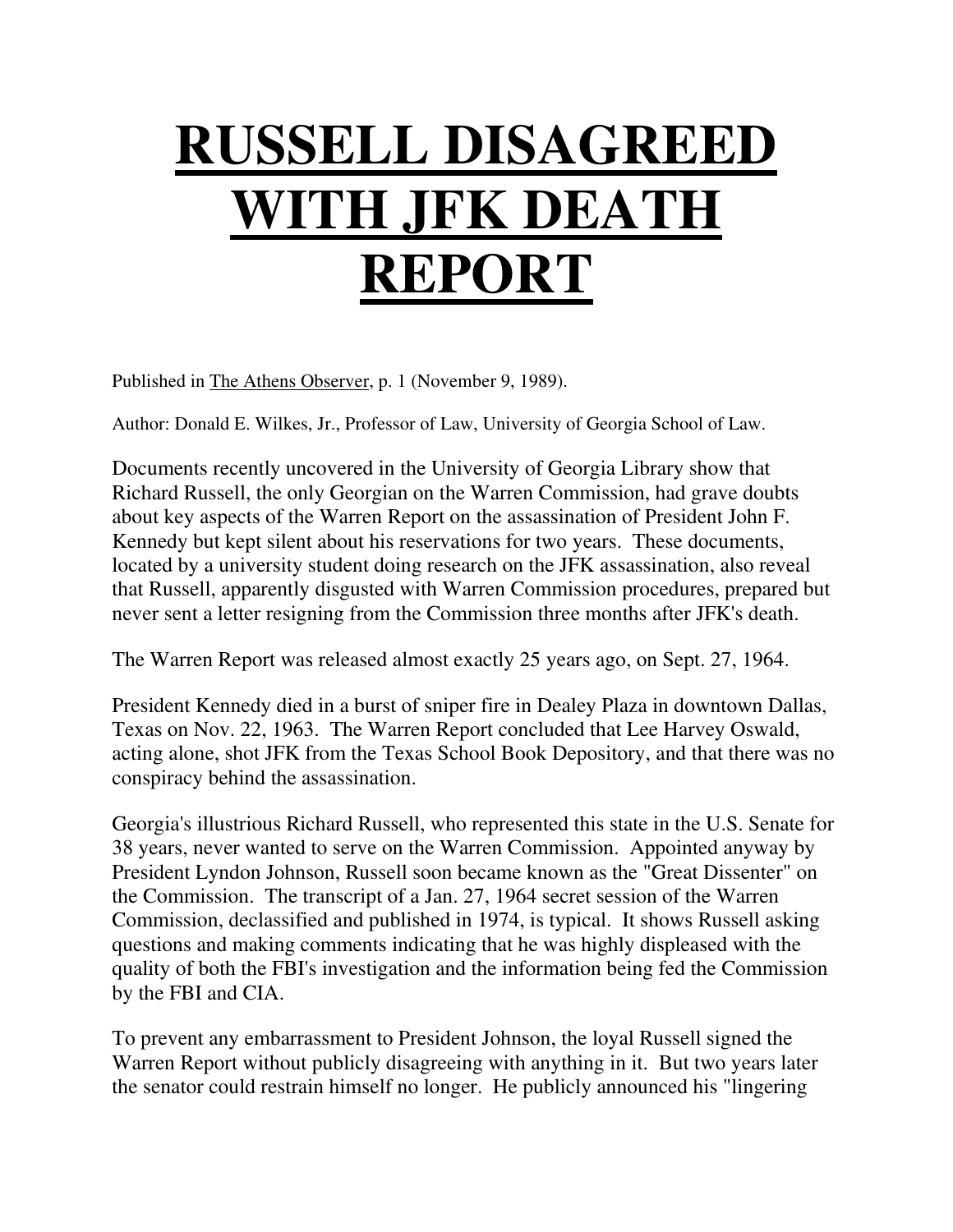dissatisfaction" with parts of the Report. In an interview published in The Atlanta Constitution on Nov. 20, 1966, Russell explicitly stated he could not agree that Oswald acted alone. He could accept the conclusion that Oswald fired the shots that killed JFK, but he could not rule out the possibility that Oswald was part of a conspiracy.

In the interview Russell also disagreed with the Report's single bullet theory--the theory that one of the bullets fired from behind the presidential limousine struck JFK in the back, exited the front of his neck, and then struck Texas Gov. John Connally. The Warren Commission embraced the theory in its Report to try to explain why films of the assassination appeared to show JFK and Connally both reacting to wounds in less than the amount of time it takes to fire two shots from the rifle supposedly used by Oswald. Without the theory the Commission would have been forced to acknowledge the existence of multiple gunmen.

On Jan. 19, 1970, less than a year before his death, Russell again proclaimed his doubts about the Warren Report, this time in a television interview. Although professing to have not "the slightest doubt" that Oswald fired the fatal shots, Russell went beyond his 1966 remarks and stated flatly that he "never believed that Lee Harvey Oswald assassinated President Kennedy without at least some encouragement from others." Russell added: "I think someone else worked with him."

When the Warren Report was published other members of the Warren Commission also had silent doubts. Sen. John Sherman Cooper as well as Rep. Hale Boggs shared some of Russell's concerns, but, like Russell, did not speak out at the time.

The documents recently found in the UGA Library include a dissenting statement prepared by Russell but omitted from the Warren Report. Whether Russell intended to have his dissenting statement published in the Report is unknown. Something that might throw light on the matter, the transcript of the final meeting of the Warren Commission held on Sept. 18, 1964, two days after Russell dictated his dissenting statement, conveniently but suspiciously disappeared (apparently from the National Archives) years ago.

The existence of the dissenting statement proves that the doubts Russell first publicly voiced in 1966 dated back to even before the Report was issued.

In his dissenting statement, dictated on Sept. 16, 1964, Russell disagreed with the Warren Report view that JFK and Connally were hit by the same bullet, and also disagreed with the Report's conclusion of no conspiracy. In Russell's judgment, the insufficiency of the evidence gathered against Oswald "preclude[d] the conclusive